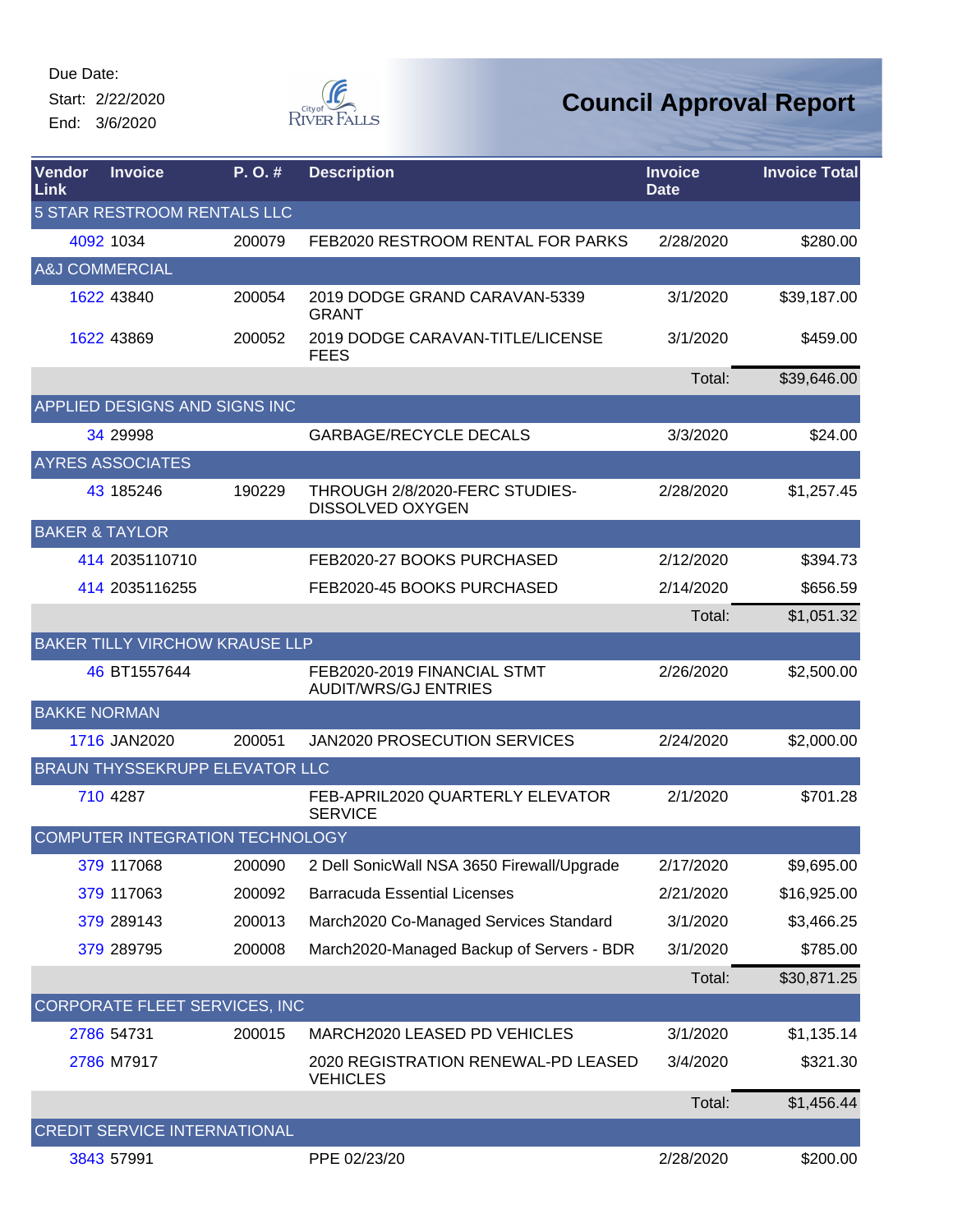Start: 2/22/2020 End: 3/6/2020



| Vendor<br><b>Link</b> | <b>Invoice</b>                       | $P. O.$ # | <b>Description</b>                                      | <b>Invoice</b><br><b>Date</b> | <b>Invoice Total</b> |
|-----------------------|--------------------------------------|-----------|---------------------------------------------------------|-------------------------------|----------------------|
| <b>CROOK, JEFF</b>    |                                      |           |                                                         |                               |                      |
|                       | 82 031720                            |           | 3/17/20 - LACROSSE TRAVEL PER DIEM                      | 3/1/2020                      | \$114.50             |
|                       | <b>DELTA DENTAL OF WISCONISN INC</b> |           |                                                         |                               |                      |
|                       | 2572 1418394 MAR<br><b>RETIREE</b>   |           | <b>MARCH 2020 VISION INS RETIREE</b>                    | 3/1/2020                      | \$6.21               |
|                       | 2572 1418393<br><b>MARCH 2020</b>    |           | MARCH 2020 VISION INS                                   | 3/1/2020                      | \$479.52             |
|                       |                                      |           |                                                         | Total:                        | \$485.73             |
|                       | <b>DWD ENTERPRISES LLC</b>           |           |                                                         |                               |                      |
|                       | 2132 13312                           |           | WAX CONCENTRATE/TRUCK WASH                              | 2/14/2020                     | \$125.00             |
| <b>EFTPS</b>          |                                      |           |                                                         |                               |                      |
|                       | 7 57987                              |           | PPE 02/23/20                                            | 2/28/2020                     | \$78,461.22          |
|                       | <b>ELSTER SOLUTIONS CORP</b>         |           |                                                         |                               |                      |
|                       | 1536 9000099585                      | 190284    | JAN2020 AMI METER INSTALL AND<br><b>TRAINING</b>        | 2/1/2020                      | \$12,000.00          |
|                       | 1536 9000100055                      | 190284    | FEB2020 AMI PROJECT TRAVEL EXPENSE                      | 2/3/2020                      | \$1,887.29           |
|                       |                                      |           |                                                         | Total:                        | \$13,887.29          |
|                       | <b>ENERGIS HOLDINGS LLC</b>          |           |                                                         |                               |                      |
|                       | 101 909                              | 200016    | Annual Maintenance-Power Plant Substation               | 2/19/2020                     | \$1,174.50           |
|                       | 101 910                              | 200016    | Annual Maintenance-North Substation                     | 2/19/2020                     | \$1,358.18           |
|                       | 101 935                              | 200016    | UNIVERSITY SUBSTATION-TESTING ON<br><b>TRANSFORMERS</b> | 2/27/2020                     | \$1,191.00           |
|                       | 101 934                              | 200016    | SOUTH FORK SUBSTATION-ANNUAL<br><b>TESTING</b>          | 2/27/2020                     | \$1,939.00           |
|                       |                                      |           |                                                         | Total:                        | \$5,662.68           |
|                       | EO JOHNSON CO. INC                   |           |                                                         |                               |                      |
|                       | 98 26504683                          |           | FEB2020-LIBRARY SAMSUNG COPIER BASE<br><b>PYMT</b>      | 2/17/2020                     | \$109.52             |
|                       | 98 26561524                          |           | MARCH2020-LIBRARY RICOH COPIER                          | 2/25/2020                     | \$125.74             |
|                       | 98 26610756                          |           | MARCH2020-PD RICOH COPIER BASE PYMT                     | 3/4/2020                      | \$151.50             |
|                       |                                      |           |                                                         | Total:                        | \$386.76             |
|                       | <b>EXPRESS PERSONNEL SERVICES</b>    |           |                                                         |                               |                      |
|                       | 109 23621653                         | 200036    | WKEND 2/16-T.SPAFFORD-12HRS-PARK<br><b>TEMP HELP</b>    | 2/18/2020                     | \$238.56             |
|                       | 109 23621651                         |           | WKEND 2/16/20 J.HAYES-35.50HRS-COMM<br><b>INTERN</b>    | 2/18/2020                     | \$621.96             |
|                       | 109 23652333                         | 200086    | WKEND 2/23-COMMUNITY LIASON -<br>M.LUCERO               | 2/25/2020                     | \$1,350.00           |
|                       | 109 23652336                         | 200036    | WKEND 2/23-T.SPAFFORD 14.25HRS-PARK<br><b>TEMP HELP</b> | 2/25/2020                     | \$283.29             |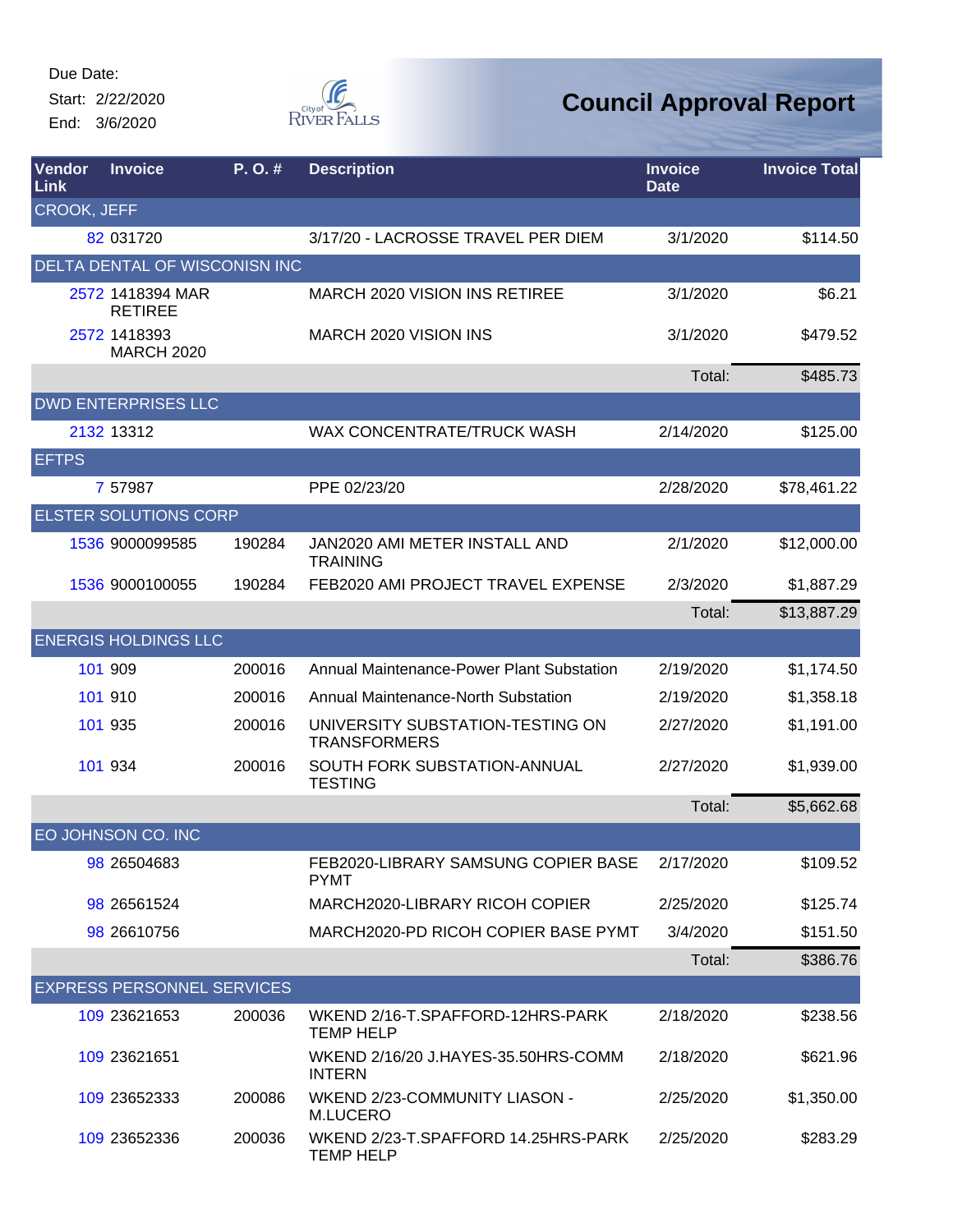Start: 2/22/2020 End: 3/6/2020



| Vendor<br>Link | <b>Invoice</b>                         | P.O.#  | <b>Description</b>                                           | <b>Invoice</b><br><b>Date</b> | <b>Invoice Total</b> |
|----------------|----------------------------------------|--------|--------------------------------------------------------------|-------------------------------|----------------------|
|                | 109 23652334                           |        | WKEND 2/23-J.HAYES-33HRS-COMM<br><b>INTERN</b>               | 2/25/2020                     | \$578.16             |
|                | 109 23685914                           | 200036 | WKEND 3/1-T.SPAFFORD 6.5HRS-PARK<br><b>TEMP HELP</b>         | 2/29/2020                     | \$129.22             |
|                |                                        |        |                                                              | Total:                        | \$3,201.19           |
|                | <b>FBG SERVICE CORPORATION</b>         |        |                                                              |                               |                      |
|                | 364 869107                             | 200024 | FEB2020 JANITORIAL SERVICES                                  | 2/28/2020                     | \$4,866.00           |
|                | 364 869234                             |        | CREDIT-JAN2020 WASTEWATER<br><b>TREATMENT PLANT</b>          | 2/28/2020                     | $-$43.75$            |
|                |                                        |        |                                                              | Total:                        | \$4,822.25           |
|                | FIRE AND SAFETY CONSULTING GROUP LLC   |        |                                                              |                               |                      |
|                | 4360 7889                              |        | LED 12/24V DOT RH/LH KIT                                     | 1/28/2020                     | \$1,009.48           |
|                | FIRST NATIONAL BANK - RF SECTION 125   |        |                                                              |                               |                      |
|                | 6 57986                                |        | PPE 02/23/20                                                 | 2/28/2020                     | \$4,699.38           |
|                | <b>GIRARD'S BUSINESS SOLUTIONS INC</b> |        |                                                              |                               |                      |
|                | 1571 2003RIVFALL                       |        | 2020 CANON CHECK<br>SCANNER/CONTRACT/JAG                     | 3/1/2020                      | \$450.00             |
|                | <b>GORMAN, DANIEL J</b>                |        |                                                              |                               |                      |
|                | 3349 031120                            |        | 3/11/20 ELKHART LAKE, WI TRAVEL PER<br><b>DIEM</b>           | 3/1/2020                      | \$114.50             |
|                | <b>GUARDIAN TRACKING LLC</b>           |        |                                                              |                               |                      |
|                | 2178 2020-0154                         | 200081 | Guardian Tracking Employee Doc/Recogn<br><b>Annual Subsc</b> | 3/1/2020                      | \$1,660.00           |
|                | HANTEN BROADCASTING COMPANY INC        |        |                                                              |                               |                      |
|                | 306 FEB2020                            |        | FEB2020 SPORTSCASTERS CLUB                                   | 2/28/2020                     | \$60.00              |
|                | <b>HEALTH PARTNERS</b>                 |        |                                                              |                               |                      |
|                | 356 95446700<br><b>MARCH 2020</b>      |        | MARCH 2020 HEALTH/DENTAL INS                                 | 3/1/2020                      | \$178,531.97         |
|                | <b>HIGH TECH CLEANING SERVICE</b>      |        |                                                              |                               |                      |
|                | 848 1113                               |        | 2/15/20 INCIDENT-BIOHAZARD WASTE<br><b>CLEANING</b>          | 2/20/2020                     | \$85.00              |
|                | HUB 70 DESIGN & PRINT                  |        |                                                              |                               |                      |
|                | 2139 INV-21211                         |        | 4000 CENSUS STICKERS                                         | 2/27/2020                     | \$315.60             |
|                | HUEBSCH LAUNDRY COMPANY                |        |                                                              |                               |                      |
|                | 146 4454033                            | 200067 | 2/5/2020 LIBRARY MAT SERVICE                                 | 2/5/2020                      | \$68.98              |
|                | 146 4458230                            | 200067 | 2/12/20 POLICE DEPT MAT SERVICE                              | 2/12/2020                     | \$46.47              |
|                | 146 4461588                            |        | 2/19/20 T.SCHWALEN CARPENTER JEANS-<br><b>CREDIT</b>         | 2/19/2020                     | $-$148.75$           |
|                | 146 4461758                            | 200042 | 2/19/20 ELECTRIC UNIFORMS                                    | 2/19/2020                     | \$290.34             |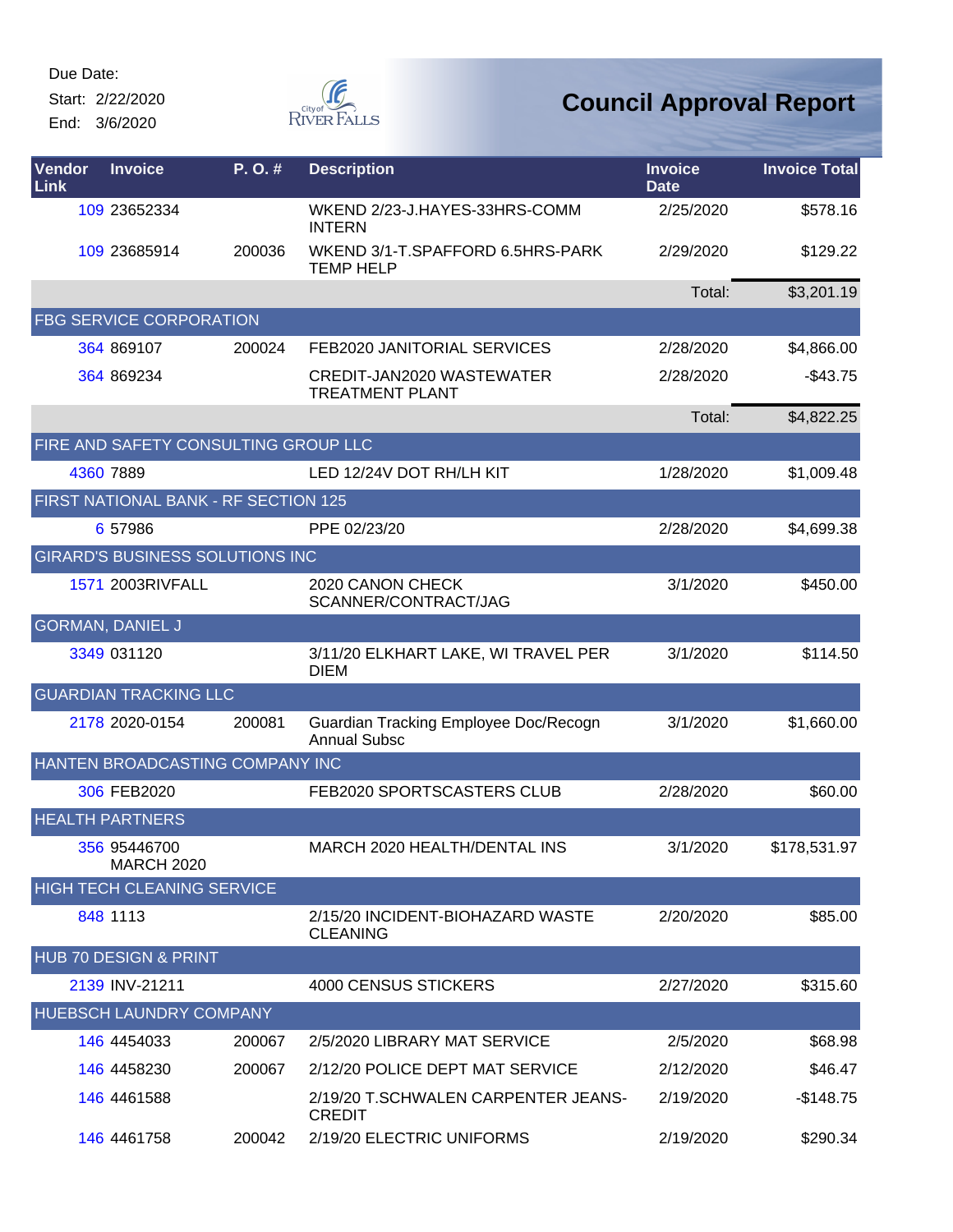Start: 2/22/2020 End: 3/6/2020



| Vendor<br>Link | <b>Invoice</b>                      | P.O.#  | <b>Description</b>                            | <b>Invoice</b><br><b>Date</b> | <b>Invoice Total</b> |
|----------------|-------------------------------------|--------|-----------------------------------------------|-------------------------------|----------------------|
|                | 146 4461759                         | 200038 | 2/19/20 WATER DEPT UNIFORMS                   | 2/19/2020                     | \$40.54              |
|                | 146 4461760                         | 200043 | 2/19/20 PW UNIFORMS                           | 2/19/2020                     | \$119.26             |
|                | 146 4462450                         | 200067 | 2/19/2020 LIBRARY MAT SERVICE                 | 2/19/2020                     | \$86.08              |
|                | 146 4461761                         | 200039 | 2/19/20 WASTEWATER UNIFORMS                   | 2/19/2020                     | \$46.31              |
|                | 146 4466034                         | 200043 | 2/26 HUEBSCH PW UNIFORMS                      | 2/26/2020                     | \$119.26             |
|                | 146 4466033                         | 200038 | 2/26/20 WATER DEPT UNIFORMS                   | 2/26/2020                     | \$40.54              |
|                | 146 4466032                         | 200042 | 2/26/20 ELECTRIC DEPT UNIFORMS                | 2/26/2020                     | \$290.34             |
|                | 146 4466739                         | 200067 | 2/26/20 WASTEWATER PLANT MAT SERVICE          | 2/26/2020                     | \$49.01              |
|                | 146 4466723                         | 200067 | 2/26/20 POLICE DEPT MAT SERVICE               | 2/26/2020                     | \$61.29              |
|                | 146 4466731                         | 200067 | 2/26/20 PW BLDG MAT SERVICE                   | 2/26/2020                     | \$42.81              |
|                | 146 4466737                         | 200067 | 2/26/20 CITY HALL MAT SERVICE                 | 2/26/2020                     | \$56.92              |
|                | 146 4464792                         | 200043 | 2/26/20 PW UNIFORMS                           | 2/26/2020                     | \$78.96              |
|                | 146 4466035                         | 200039 | 2/26/20 WASTEWATER UNIFORMS                   | 2/26/2020                     | \$46.31              |
|                | 146 4471158                         | 200042 | 3/4/20 ELECTRIC DEPT UNIFORMS                 | 3/4/2020                      | \$290.34             |
|                | 146 4471159                         | 200038 | 3/4/20 WATER DEPT UNIFORMS                    | 3/4/2020                      | \$40.54              |
|                | 146 4471160                         | 200043 | 3/4/2020 PW UNIFORMS                          | 3/4/2020                      | \$116.51             |
|                | 146 4467920                         |        | <b>CREDIT-T.SCHWALEN SHIRT</b>                | 3/4/2020                      | $-$5.10$             |
|                | 146 4471161                         | 200039 | 3/4/20 WASTEWATER UNIFORMS                    | 3/4/2020                      | \$46.31              |
|                |                                     |        |                                               | Total:                        | \$1,823.27           |
|                |                                     |        | INTERNATIONAL CITY MGMT ASSOC RETIREMENT CORP |                               |                      |
|                | 1 57982                             |        | PPE 02/23/20                                  | 2/28/2020                     | \$21,083.98          |
|                | 1 57983                             |        | PPE 02/23/20                                  | 2/28/2020                     | \$1,098.77           |
|                |                                     |        |                                               | Total:                        | \$22,182.75          |
|                | JAGUAR SOFTWARE, INC                |        |                                               |                               |                      |
|                | 3251 8923                           | 200106 | 2020 CHECK SCANNING SOFTWARE MAINT            | 2/1/2020                      | \$1,960.00           |
| JENSEN, SCOTT  |                                     |        |                                               |                               |                      |
|                | 1620 031720                         |        | 3/17/20 LA CROSSE TRAVEL PER DIEM             | 3/1/2020                      | \$114.50             |
|                | <b>KENNETT, MATTHEW</b>             |        |                                               |                               |                      |
|                | 482 031720                          |        | 03/17/20 LAS VEGAS, NV TRAVEL PER DIEM        | 3/1/2020                      | \$123.50             |
|                | <b>LAKES COFFEE LLC</b>             |        |                                               |                               |                      |
|                | 4064 11882                          |        | FEB2020-LIBRARY COFFEE ORDER                  | 2/20/2020                     | \$34.50              |
|                | LE PHILLIPS MEMORIAL PUBLIC LIBRARY |        |                                               |                               |                      |
|                | 488 962143                          |        | REFUND-LOST BOOK-ASTRO POETS                  | 2/14/2020                     | \$26.99              |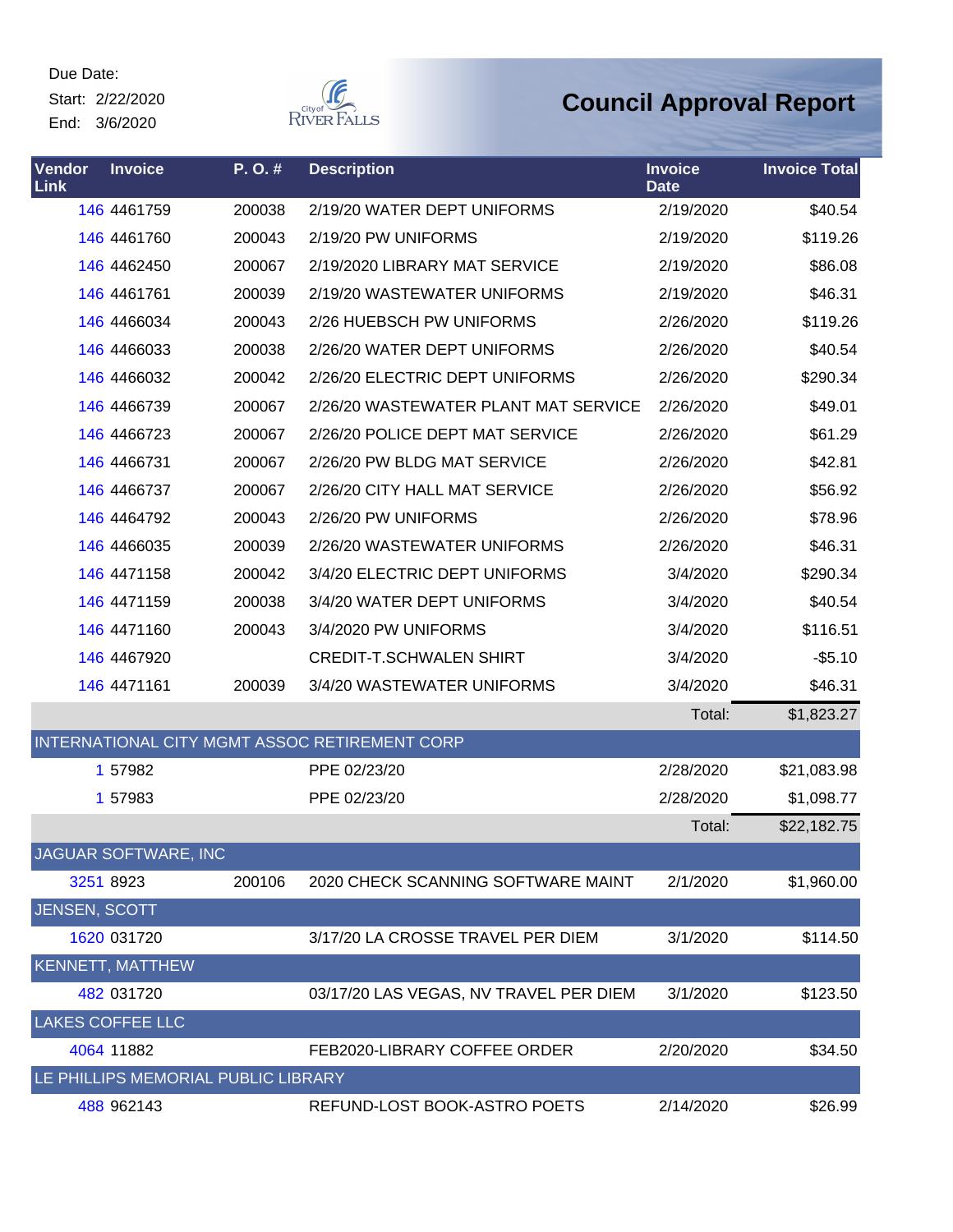Start: 2/22/2020 End: 3/6/2020



| Vendor<br><b>Link</b>  | <b>Invoice</b>                          | P.O.#  | <b>Description</b>                               | <b>Invoice</b><br><b>Date</b> | <b>Invoice Total</b> |
|------------------------|-----------------------------------------|--------|--------------------------------------------------|-------------------------------|----------------------|
|                        | LEAGUE OF MINNESOTA CITIES              |        |                                                  |                               |                      |
|                        | 660 317417                              |        | FEB2020-WASTEWATER/WATER OPERATOR                | 2/21/2020                     | \$218.50             |
|                        | LEXISNEXIS RISK DATA MGMT INC           |        |                                                  |                               |                      |
|                        | 3765 1703497-<br>20200229               |        | FEB2020 ADVANCED PEOPLE SEARCH FEE               | 2/28/2020                     | \$51.50              |
|                        | LINCOLN NATIONAL LIFE INSURANCE COMPANY |        |                                                  |                               |                      |
|                        | 3066 4043895376<br>MARCH <sub>20</sub>  |        | MARCH 2020 VOL AD&D/LIFE                         | 3/1/2020                      | \$279.28             |
|                        | 3066 4043893700<br>MARCH <sub>20</sub>  |        | MARCH 2020 LIFE/AD&D/LTD                         | 3/1/2020                      | \$4,992.51           |
|                        |                                         |        |                                                  | Total:                        | \$5,271.79           |
|                        | METERING & TECHNOLOGY SOLUTIONS         |        |                                                  |                               |                      |
|                        | 451 16459                               | 200104 | 2/27/20 - WATER METERS                           | 2/27/2020                     | \$18,536.57          |
| <b>MIDWEST TAPE</b>    |                                         |        |                                                  |                               |                      |
|                        | 409 98579542                            |        | FEB2020-TWO AUDIOBOOKS PURCHASED                 | 2/10/2020                     | \$79.98              |
|                        | 409 98627749                            |        | FEB2020-SIX AUDIOBOOKS PURCHASED                 | 2/17/2020                     | \$217.94             |
|                        | 409 98627751                            |        | FEB2020-TWO AUDIOBOOKS PURCHASDED                | 2/17/2020                     | \$44.98              |
|                        | 409 98627752                            |        | FEB2020-BLINDSIDE-AUDIOBOOK<br><b>PURCHASE</b>   | 2/17/2020                     | \$34.99              |
|                        |                                         |        |                                                  | Total:                        | \$377.89             |
|                        | MINNESOTA CHILD SUPPORT PAYMENT CENTER  |        |                                                  |                               |                      |
|                        | 4022 57992                              |        | PPE 02/23/20 CASE ID 001530440101                | 2/28/2020                     | \$303.64             |
|                        | MSA PROFESSIONAL SERVICES, INC.         |        |                                                  |                               |                      |
|                        | 1284 R07949019.0-1                      |        | FEB2020 RF GIS TECH SUPPORT SVCS                 | 2/25/2020                     | \$930.00             |
|                        |                                         |        | MUNICIPAL ELECTRIC UTILITIES OF WISCONSIN INC    |                               |                      |
|                        | 188 021020-61                           |        | 200103 Part 1 - MEUW 2020 Elec Safety & Training | 2/10/2020                     | \$2,926.00           |
|                        | MY RECEPTIONIST LLC                     |        |                                                  |                               |                      |
|                        | 4185 S02203-030420                      |        | MARCH2020-RFMU AFTER HOURS PHONE<br><b>SVC</b>   | 3/4/2020                      | \$135.24             |
|                        | NORTHERN STATES POWER COMPANY WI        |        |                                                  |                               |                      |
|                        | 344 673284335                           |        | FEB2020 PRESCOTT AMBULANCE POWER<br><b>BILL</b>  | 2/17/2020                     | \$296.36             |
|                        | PAYMENT SERVICE NETWORK INC             |        |                                                  |                               |                      |
|                        | 206 210995                              |        | FEB2020-RFMU PAYMENT SERVICES                    | 2/28/2020                     | \$885.55             |
| <b>PELION BENEFITS</b> |                                         |        |                                                  |                               |                      |
|                        | 5 57985                                 |        | PPE 02/23/20                                     | 2/28/2020                     | \$2,289.50           |
|                        | PIERCE COUNTY TREASURER                 |        |                                                  |                               |                      |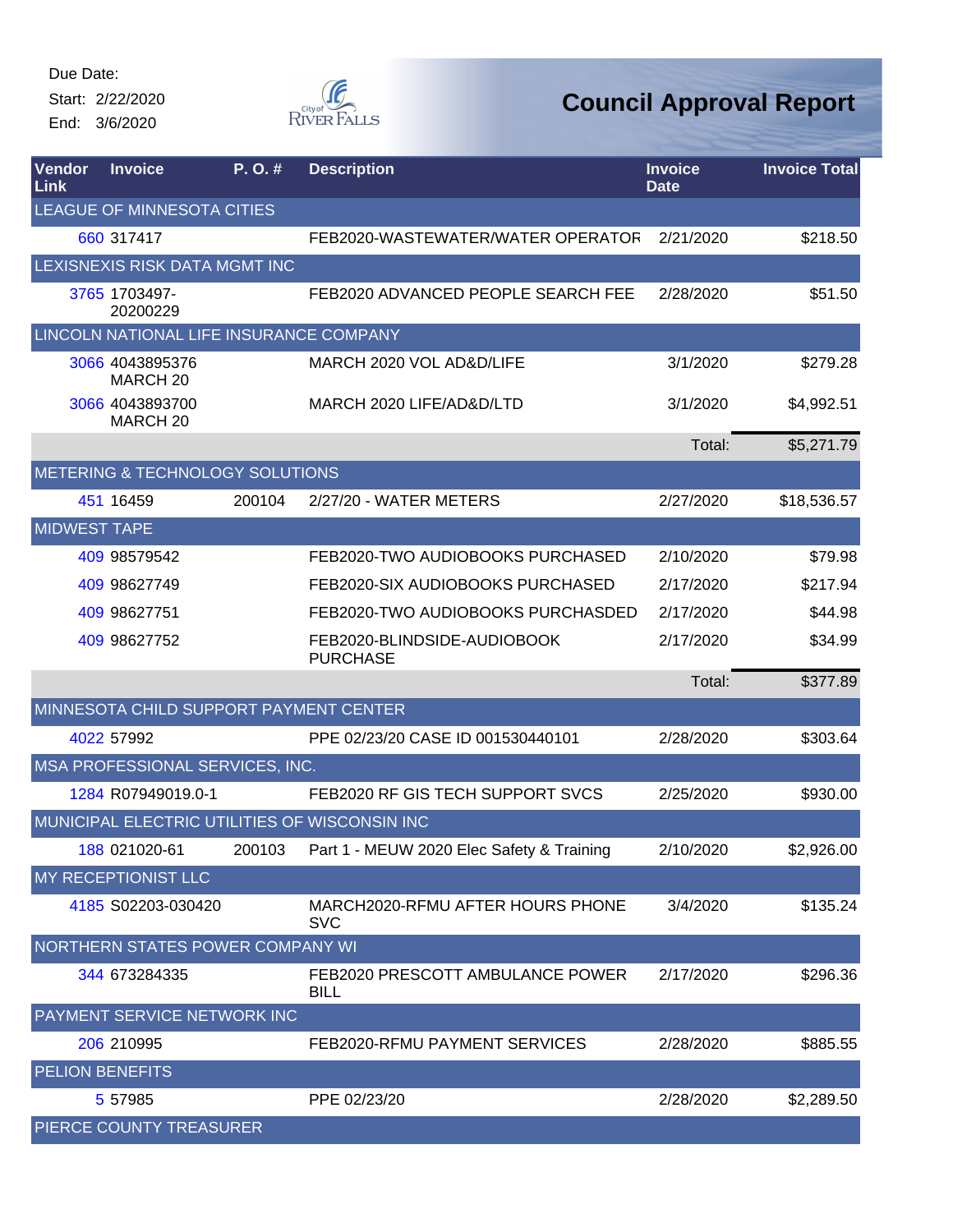Start: 2/22/2020 End: 3/6/2020



| <b>Vendor</b><br>Link | <b>Invoice</b>                           | P.O.#  | <b>Description</b>                                 | <b>Invoice</b><br><b>Date</b> | <b>Invoice Total</b> |
|-----------------------|------------------------------------------|--------|----------------------------------------------------|-------------------------------|----------------------|
|                       | 210 FEB2020DOGS<br><b>ETTLEMENT</b>      |        | FEB2020 DOG SETTLEMENT                             | 2/25/2020                     | \$814.00             |
|                       | <b>210 TAXBILLS2019</b>                  |        | 2019 TAX STMT<br>PRINTING/MAILING/REFUNDS          | 2/28/2020                     | \$4,242.50           |
|                       | 210 FEBRUARY<br>2020                     |        | FEBRUARY 2020 JAIL DWI INTERLOCK                   | 2/28/2020                     | \$898.10             |
|                       |                                          |        |                                                    | Total:                        | \$5,954.60           |
|                       | <b>PRUDENT MAN ADVISORS LLC</b>          |        |                                                    |                               |                      |
|                       | 4399 117246                              |        | JAN2020 - FINANCE/ENV MANAGEMENT<br><b>FEES</b>    | 1/31/2020                     | \$256.55             |
|                       | RIVER FALLS POLICE ASSOCIATION           |        |                                                    |                               |                      |
|                       | 9 57988                                  |        | FEBRUARY 2020                                      | 2/28/2020                     | \$648.00             |
|                       | RIVER FALLS SENIOR CITIZENS              |        |                                                    |                               |                      |
|                       | 438 MARCH2020                            |        | MARCH 2020 SENIOR CENTER                           | 3/1/2020                      | \$500.00             |
|                       | <b>SHORT ELLIOTT HENDRICKSON INC</b>     |        |                                                    |                               |                      |
|                       | 244 381288                               | 190376 | Jan2020 Troy-Pomeroy Water Main Relocate           | 2/1/2020                      | \$9,415.46           |
|                       | <b>SPLITTGERBER, AILENE</b>              |        |                                                    |                               |                      |
|                       | 1209 031720                              |        | 3/17/20 LAS VEGAS, NV TRAVEL PER DIEM              | 3/1/2020                      | \$123.50             |
|                       | <b>ST CROIX COUNTY CLERK</b>             |        |                                                    |                               |                      |
|                       | 650 FEB2020DOGS<br><b>ETTLEMENT</b>      |        | FEB2020-DOG SETTLEMENT                             | 2/25/2020                     | \$312.00             |
|                       | ST CROIX COUNTY TREASURER                |        |                                                    |                               |                      |
|                       | 252 FEBRUARY<br>2020                     |        | FEBRUARY 2020 JAIL DWI INTERLOCK                   | 2/28/2020                     | \$846.40             |
|                       | ST CROIX VALLEY NATURAL GAS CO           |        |                                                    |                               |                      |
|                       | 255 JAN2020                              |        | <b>JAN2020 NATURAL GAS BILL</b>                    | 1/31/2020                     | \$13,926.56          |
| <b>STATE OF WI</b>    |                                          |        |                                                    |                               |                      |
|                       | 259 FEBRUARY<br>2020                     |        | FEBURARY 2020 PENALTY ASSESMENT                    | 2/28/2020                     | \$3,525.64           |
|                       | STATE OF WI DEPT OF EMPLOYEE TRUST FUNDS |        |                                                    |                               |                      |
|                       | 11 57989                                 |        | FEBRUARY 2020                                      | 2/28/2020                     | \$94,008.62          |
|                       | 11 2019 WRS J<br><b>SATHER</b>           |        | 2019 WRS J SATHER WC EARNINGS                      | 2/28/2020                     | \$1,969.11           |
|                       |                                          |        |                                                    | Total:                        | \$95,977.73          |
|                       |                                          |        | STATEWIDE ENERGY EFFICIENCY & RENEWABLES ADMIN INC |                               |                      |
|                       | 243 JAN2020                              |        | JAN2020-CTC ENERGY EFFICIENCY FUNDS                | 2/1/2020                      | \$4,302.80           |
|                       | TITAN PUBLIC SAFETY SOLUTIONS LLC        |        |                                                    |                               |                      |
|                       | 352 4886                                 | 200009 | 2020 TIPSS ANNUAL SUPPORT-DOT/TRACS                | 2/1/2020                      | \$5,662.00           |